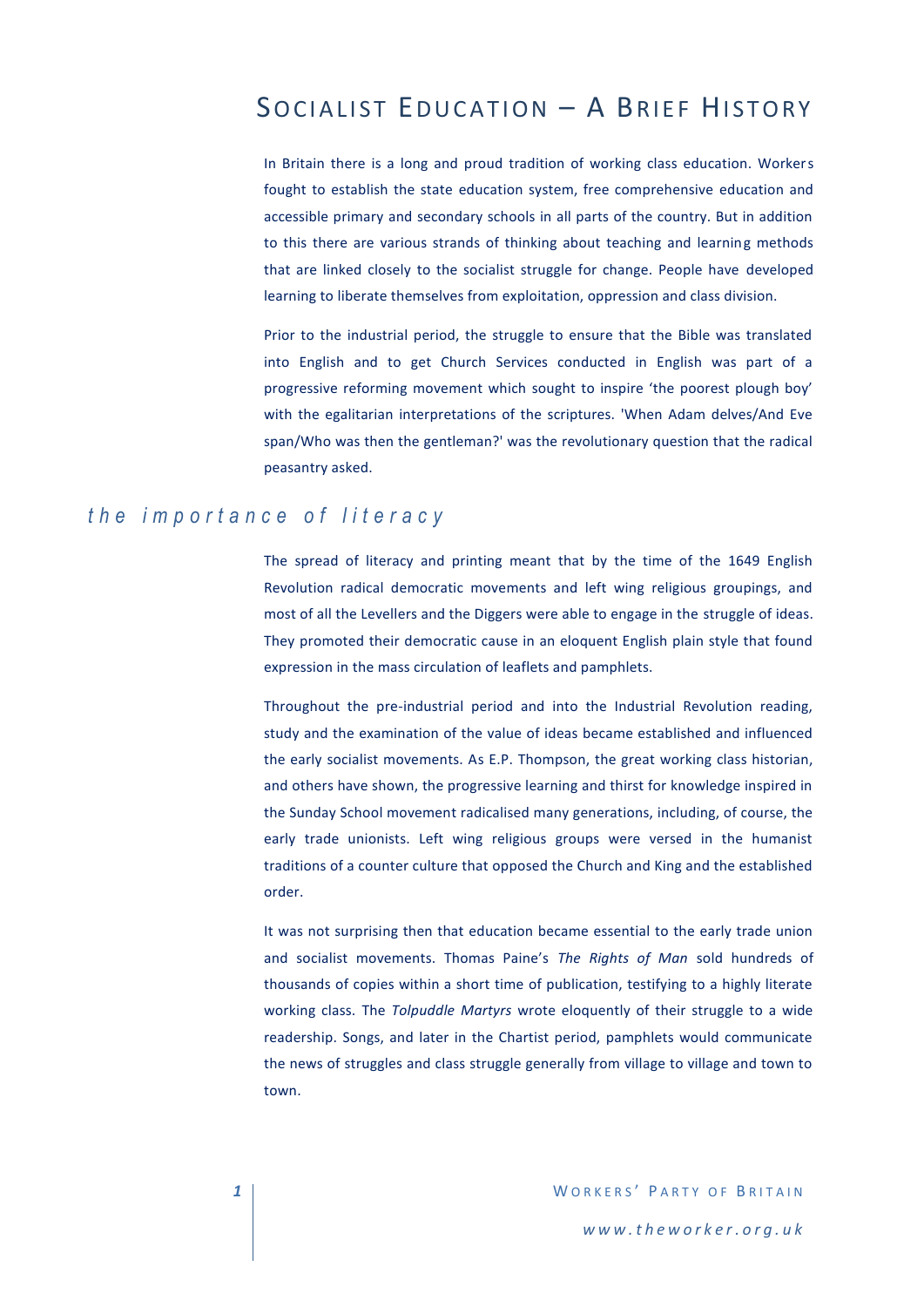# *t h e c o m i n g o f m a s s e d u c a t i o n*

As industry and the factory system expanded, education for survival and liberation became the order of the day. Philanthropists established a tradition of providing education for the urban poor. Social reformers joined in, seeing the need to link training of the mind with questions of morality and behaviour and social direction.

Capitalism struggled with the dilemma: educated workers were important for national efficiency and competition with other countries, but would it make the workers more discontented with their lot? A series of Education Acts gradually brought about mass education.

The industrial unions began to establish their libraries and training courses. Mass left wing book clubs were established. Socialist study groups developed. Even the first scouting organisation in Britain was a socialist one, established by the Robert Blatchford. It sought to spread socialist ideals in the police, army and wider society.

#### *the key role of socialism and trade unions*

Into the twentieth century there were well developed socialist and trade union learning programmes. There were also artistic forms of mass education such as socialist theatre and choir groups and a revived tradition of political songs. There was disciplined study in political parties, a vast new literature of scientific socialism and a network of socialist bookshops. Demanding trade union study programmes on the nature of capital and the extraction of surplus value were common.

There was also a strong tradition that drew on the works of many educationalists throughout the world of developing teaching and learning techniques that would engage learners and teachers in new more dynamic ways of learning. These often sought to break down the various forms of bourgeois ideology and manners developed within a hierarchical education system. The curriculum and teaching methods of an education system established to create a docile reserve army of began to be criticised.

Learning was extended beyond the classroom over the decades by socialist, working class effort: trade union education; radical adult education; community work; youth work; learning through play. These all developed from the nineteenth century socialist impulse to liberate minds and broaden the appeal of collective learning. Socialists continually established additional forms of learning for workers excluded from the full benefits of a state and university education. Trade unions encouraged a love of learning. Many of the trade union and self-educated workers that emerged were without doubt some of the most knowledgeable and learned people in the country and could outpace many who had spent their lives in academia. The age of